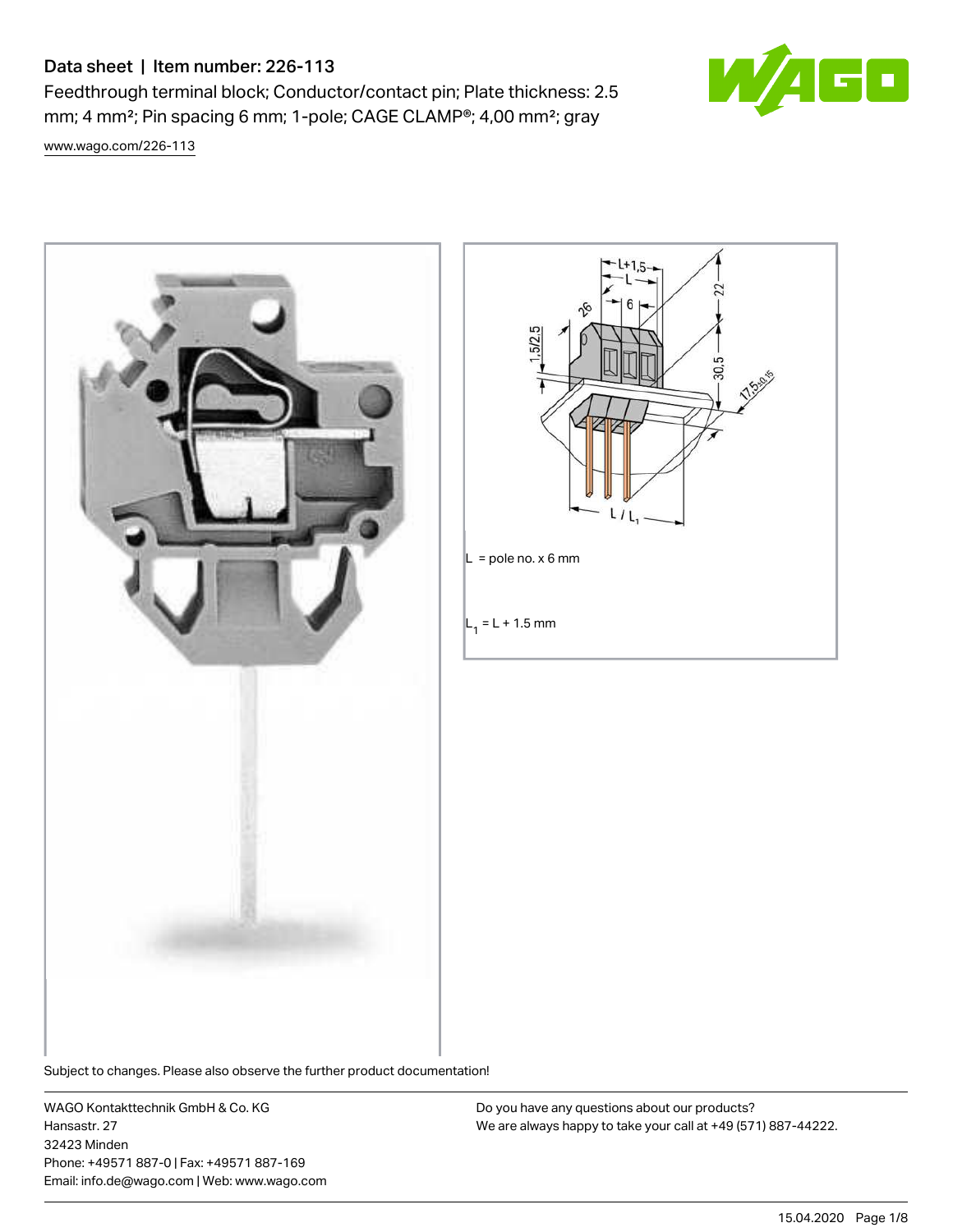

RoHS  $\checkmark$ **BOMcheck**<sub>net</sub> Color: Compliant

#### Item description

- $\blacksquare$  Modular through terminal blocks with screwdriver-actuated CAGE CLAMP<sup>®</sup>
- $\blacksquare$ Tool-free insertion into sheet metal cutout
- $\blacksquare$ Conductor entry parallel to enclosure wall saves space

# Data

# Electrical data

#### Ratings per IEC/EN 60664-1

| Ratings per                     | IEC/EN 60664-1                                                       |
|---------------------------------|----------------------------------------------------------------------|
| Ratings note                    | Contact pin                                                          |
| Rated voltage (III / 3)         | 320 V                                                                |
| Rated impulse voltage (III / 3) | 4 <sub>kV</sub>                                                      |
| Rated voltage (III / 2)         | 320 V                                                                |
| Rated impulse voltage (III / 2) | 4 <sub>kV</sub>                                                      |
| Rated voltage (II / 2)          | 630 V                                                                |
| Rated impulse voltage (II / 2)  | 4 <sub>kV</sub>                                                      |
| Rated current                   | 4A                                                                   |
| Legend (ratings)                | (III / 2) $\triangleq$ Overvoltage category III / Pollution degree 2 |

#### Approvals per UL 1059

| Rated voltage UL (Use Group B) | 300 V   |
|--------------------------------|---------|
| Rated current UL (Use Group B) | 4 A     |
| Rated voltage UL (Use Group C) | 300 V   |
| Rated current UL (Use Group C) | 4 A     |
| Rated voltage UL (Use Group D) | 600 V   |
| Rated current UL (Use Group D) | 4 A     |
| Approvals per                  | UL 1059 |

Subject to changes. Please also observe the further product documentation!

WAGO Kontakttechnik GmbH & Co. KG Hansastr. 27 32423 Minden Phone: +49571 887-0 | Fax: +49571 887-169 Email: info.de@wago.com | Web: www.wago.com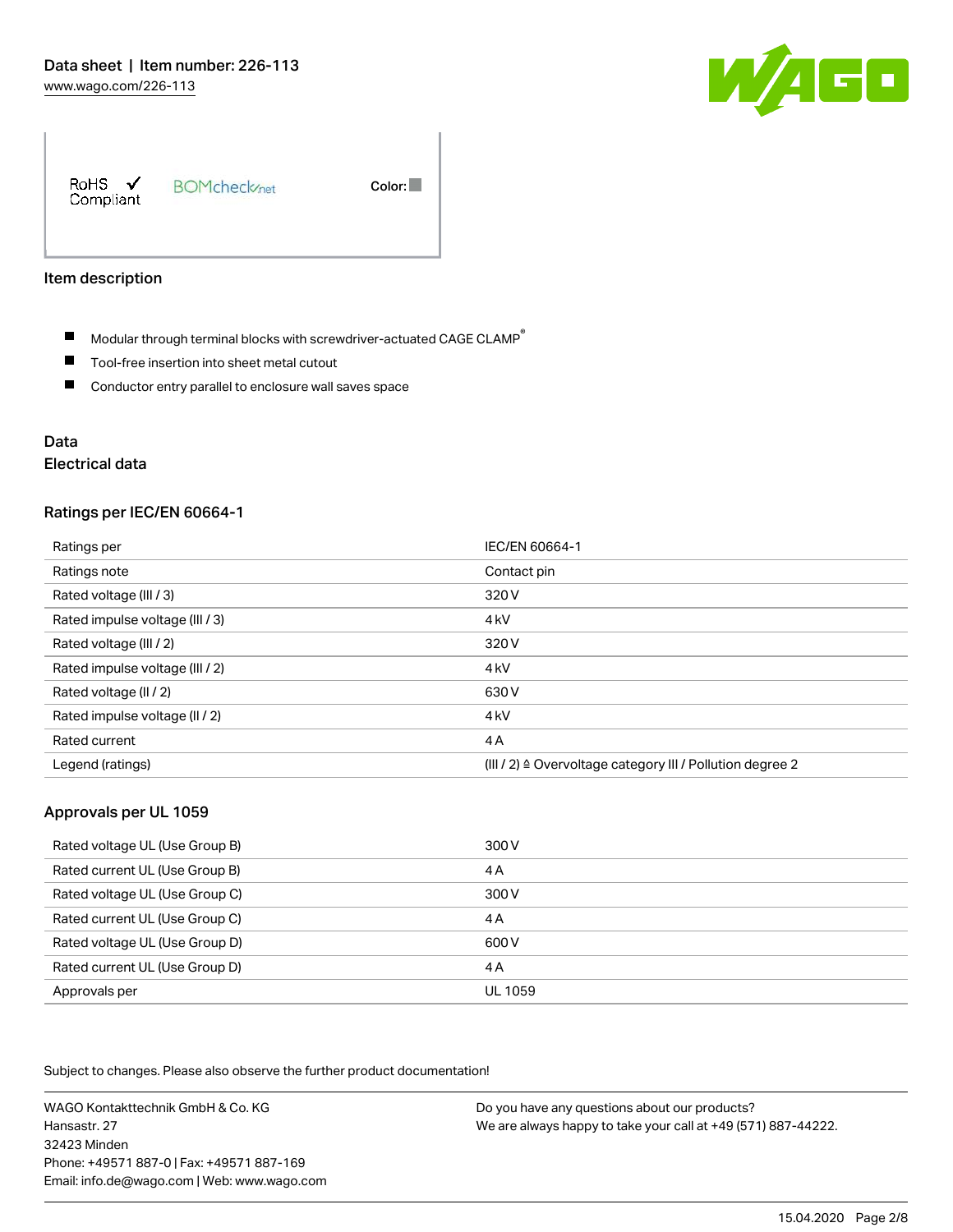

## Approvals per CSA

| Rated voltage CSA (Use Group B) | 300 V |
|---------------------------------|-------|
| Rated current CSA (Use Group B) | 4 A   |
| Rated voltage CSA (Use Group C) | 300 V |
| Rated current CSA (Use Group C) | 4 A   |
| Rated voltage CSA (Use Group D) | 600 V |
| Rated current CSA (Use Group D) | 4 A   |

# Connection data

| Connection technology                                       | CAGE CLAMP®                          |
|-------------------------------------------------------------|--------------------------------------|
| Number of connection points (connection type)               | 1                                    |
| Actuation type                                              | Operating tool                       |
| Solid conductor                                             | $0,084$ mm <sup>2</sup> / 28  12 AWG |
| Fine-stranded conductor                                     | $0.084$ mm <sup>2</sup> / 28  12 AWG |
| Fine-stranded conductor with ferrule with plastic collar    | $0,252,5$ mm <sup>2</sup>            |
| Fine-stranded conductor with ferrule without plastic collar | $0.252.5$ mm <sup>2</sup>            |
| Strip length                                                | $910$ mm / 0.35  0.39 inch           |
| No. of poles                                                | 1                                    |
| Connection technology 2                                     | Contact pin                          |
| Number of connection points                                 | 1                                    |
| Total number of connection points                           | 1                                    |
| Total number of potentials                                  | 1                                    |
| Number of connection types                                  | $\overline{2}$                       |
| Number of levels                                            | 1                                    |
|                                                             |                                      |

### Geometrical Data

| Pin spacing             | 6 mm / 0.236 inch    |
|-------------------------|----------------------|
| Width                   | 6 mm / 0.236 inch    |
| Height                  | 38,5 mm / 1.516 inch |
| Height from the surface | 22 mm / 0.866 inch   |
| Depth                   | 26 mm / 1.024 inch   |

## Mechanical data

| Gehäuseblechstärke | $2.5$ 2.5 mm / 0.098 $$ 0.098 inch |
|--------------------|------------------------------------|
| Mounting type      | Snap-in mounting foot              |

Subject to changes. Please also observe the further product documentation!

| WAGO Kontakttechnik GmbH & Co. KG           | Do you have any questions about our products?                 |
|---------------------------------------------|---------------------------------------------------------------|
| Hansastr. 27                                | We are always happy to take your call at +49 (571) 887-44222. |
| 32423 Minden                                |                                                               |
| Phone: +49571 887-01 Fax: +49571 887-169    |                                                               |
| Email: info.de@wago.com   Web: www.wago.com |                                                               |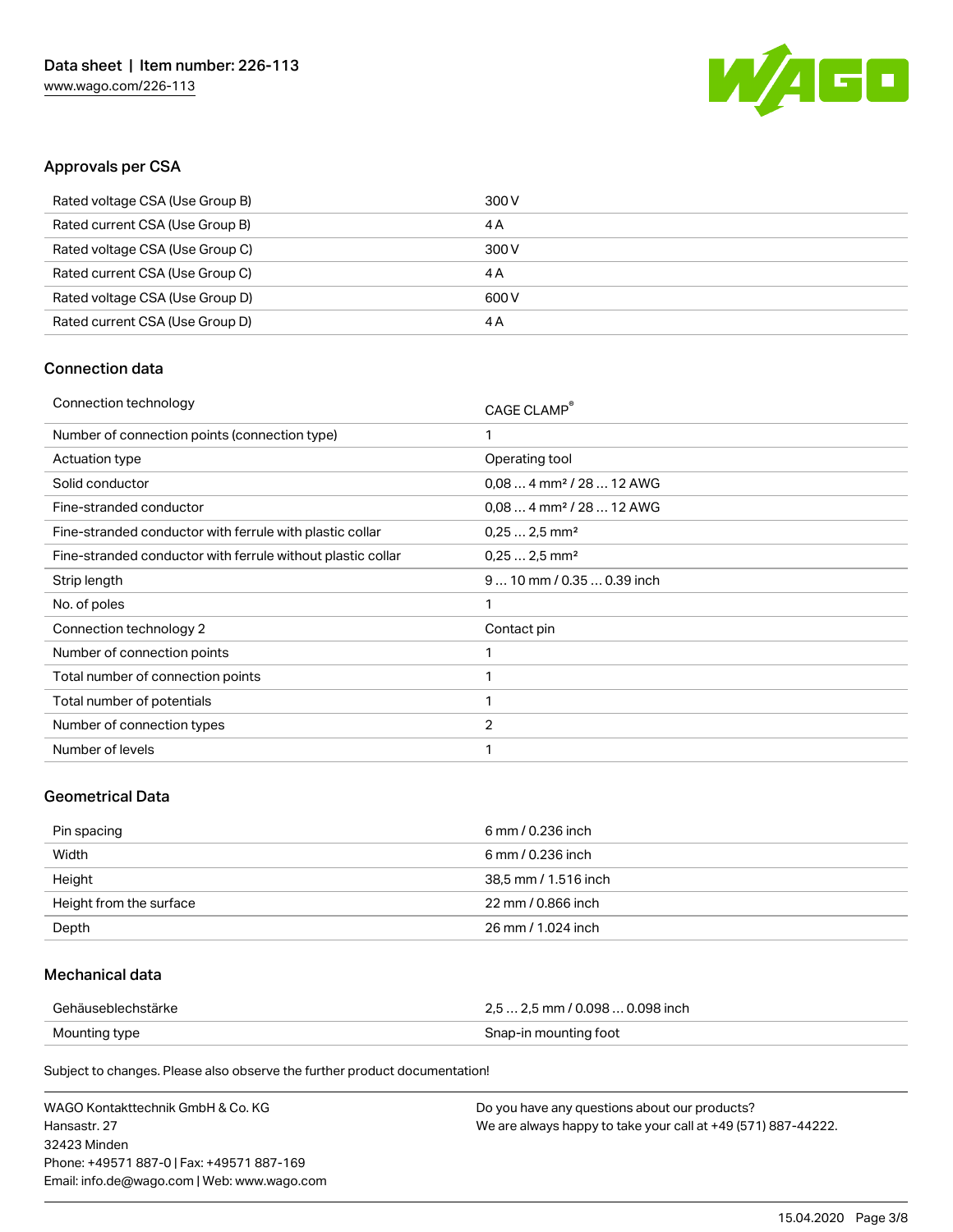[www.wago.com/226-113](http://www.wago.com/226-113)



Type of mounting Type of mounting Feed-through mounting Feed-through mounting

#### Material Data

| Color                       | gray                                  |
|-----------------------------|---------------------------------------|
| Material group              |                                       |
| Insulating material         | Polyamide 66 (PA 66)                  |
| Flammability class per UL94 | V <sub>0</sub>                        |
| Clamping spring material    | Chrome nickel spring steel (CrNi)     |
| Contact material            | Electrolytic copper $(E_{\text{Cl}})$ |
| Contact plating             | tin-plated                            |
| Fire load                   | $0.055$ MJ                            |
| Weight                      | 3.5 <sub>g</sub>                      |

#### Environmental Requirements

| Limit temperature range | $+105 °C$<br>-60… |
|-------------------------|-------------------|
|-------------------------|-------------------|

# Commercial data

| Product Group      | 4 (Printed Circuit) |
|--------------------|---------------------|
| Packaging type     | bag                 |
| Country of origin  | DE                  |
| <b>GTIN</b>        | 4044918794435       |
| Customs Tariff No. | 85369010000         |

## Approvals / Certificates

#### Country specific Approvals

| Logo      | Approval                               | <b>Additional Approval Text</b> | Certificate<br>name |
|-----------|----------------------------------------|---------------------------------|---------------------|
| <b>ER</b> | <b>CSA</b><br>DEKRA Certification B.V. | C <sub>22.2</sub>               | 70010891            |

#### Ship Approvals

**BUREAU** 

|      |                     |                                 | Certificate |
|------|---------------------|---------------------------------|-------------|
| Logo | Approval            | <b>Additional Approval Text</b> | name        |
|      | BV                  | EN 60947                        | 07436/E0    |
| 0    | Bureau Veritas S.A. |                                 | BV          |
|      |                     |                                 |             |

Subject to changes. Please also observe the further product documentation!

WAGO Kontakttechnik GmbH & Co. KG Hansastr. 27 32423 Minden Phone: +49571 887-0 | Fax: +49571 887-169 Email: info.de@wago.com | Web: www.wago.com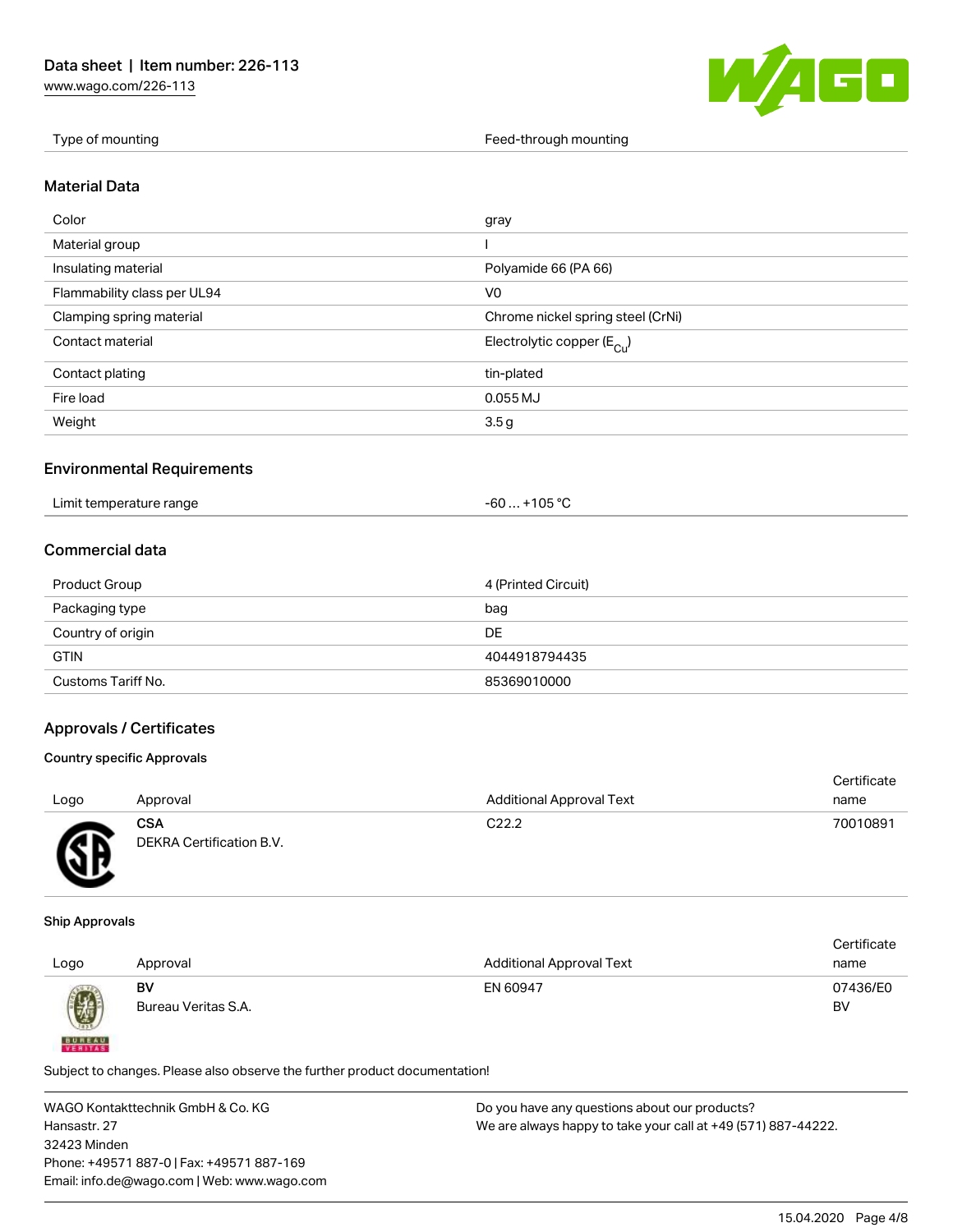

#### UL-Approvals

|      |                               |                                 | Certificate |
|------|-------------------------------|---------------------------------|-------------|
| Logo | Approval                      | <b>Additional Approval Text</b> | name        |
|      | UL                            | <b>UL 1059</b>                  | 20160630-   |
| L    | UL International Germany GmbH |                                 | E45172      |

Counterpart

# Compatible products

#### ferrule

| WAGO Kontakttechnik GmbH & Co. KG<br>Hancactr 27 |                                                                                                                                                                                                         | Do you have any questions about our products?<br>Me are always hanny to take your call at +49 (571) 887-44222 |                      |
|--------------------------------------------------|---------------------------------------------------------------------------------------------------------------------------------------------------------------------------------------------------------|---------------------------------------------------------------------------------------------------------------|----------------------|
|                                                  | Subject to changes. Please also observe the further product documentation!                                                                                                                              |                                                                                                               |                      |
|                                                  | Item no.: 216-244<br>Ferrule; Sleeve for 1.5 mm <sup>2</sup> / AWG 16; insulated; electro-tin plated; electrolytic copper; gastight                                                                     |                                                                                                               | www.wago.com/216-244 |
|                                                  | Item no.: 216-243<br>Ferrule; Sleeve for 1 mm <sup>2</sup> / AWG 18; insulated; electro-tin plated; electrolytic copper; gastight crimped; www.wago.com/216-243<br>acc. to DIN 46228, Part 4/09.90; red |                                                                                                               |                      |
|                                                  | Item no.: 216-242<br>Ferrule; Sleeve for 0.75 mm <sup>2</sup> / 18 AWG; insulated; electro-tin plated; electrolytic copper; gastight<br>crimped; acc. to DIN 46228, Part 4/09.90; gray                  |                                                                                                               | www.wago.com/216-242 |
|                                                  | Item no.: 216-241<br>Ferrule; Sleeve for 0.5 mm <sup>2</sup> / 20 AWG; insulated; electro-tin plated; electrolytic copper; gastight<br>crimped; acc. to DIN 46228, Part 4/09.90; white                  |                                                                                                               | www.wago.com/216-241 |
|                                                  | Item no.: 216-144<br>Ferrule; Sleeve for 1.5 mm <sup>2</sup> / AWG 16; uninsulated; electro-tin plated; electrolytic copper; gastight<br>crimped; acc. to DIN 46228, Part 1/08.92                       |                                                                                                               | www.wago.com/216-144 |
|                                                  | Item no.: 216-143<br>Ferrule; Sleeve for 1 mm <sup>2</sup> / AWG 18; uninsulated; electro-tin plated; electrolytic copper; gastight<br>crimped; acc. to DIN 46228, Part 1/08.92                         |                                                                                                               | www.wago.com/216-143 |
|                                                  | Item no.: 216-142<br>Ferrule; Sleeve for 0.75 mm <sup>2</sup> / 18 AWG; uninsulated; electro-tin plated; electrolytic copper; gastight<br>crimped; acc. to DIN 46228, Part 1/08.92                      |                                                                                                               | www.wago.com/216-142 |
|                                                  | Item no.: 216-141<br>Ferrule; Sleeve for 0.5 mm <sup>2</sup> / 20 AWG; uninsulated; electro-tin plated; electrolytic copper; gastight<br>crimped; acc. to DIN 46228, Part 1/08.92                       |                                                                                                               | www.wago.com/216-141 |
|                                                  | Item no.: 216-106<br>Ferrule; Sleeve for 2.5 mm <sup>2</sup> / AWG 14; uninsulated; electro-tin plated                                                                                                  |                                                                                                               | www.wago.com/216-106 |

Hansastr. 27 32423 Minden Phone: +49571 887-0 | Fax: +49571 887-169 Email: info.de@wago.com | Web: www.wago.com We are always happy to take your call at +49 (571) 887-44222.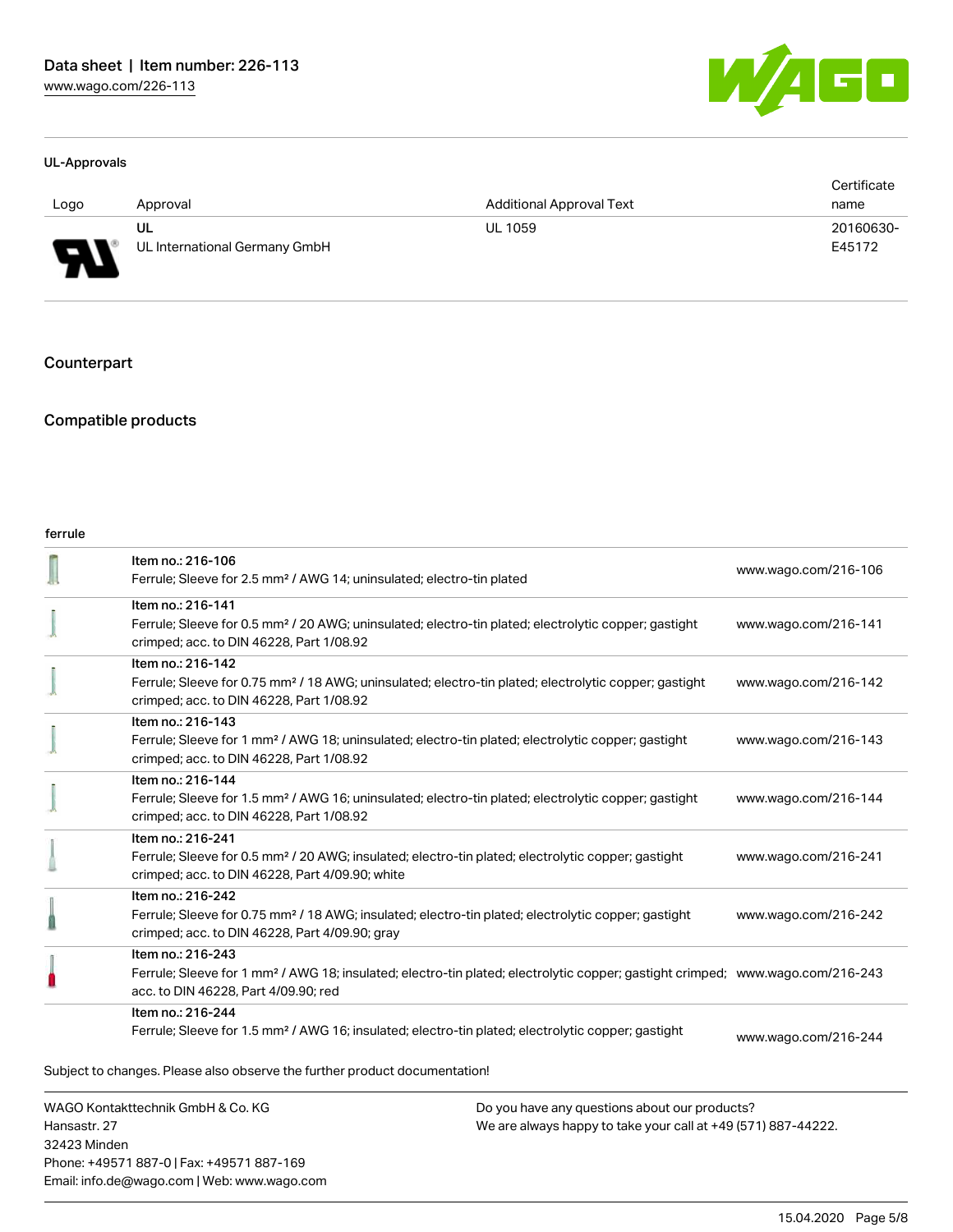Data sheet | Item number: 226-113

[www.wago.com/226-113](http://www.wago.com/226-113)



|                     | crimped; acc. to DIN 46228, Part 4/09.90; black                                                                                                                                                         |                      |
|---------------------|---------------------------------------------------------------------------------------------------------------------------------------------------------------------------------------------------------|----------------------|
|                     | Item no.: 216-246<br>Ferrule; Sleeve for 2.5 mm <sup>2</sup> / AWG 14; insulated; electro-tin plated; electrolytic copper; gastight<br>crimped; acc. to DIN 46228, Part 4/09.90; blue                   | www.wago.com/216-246 |
|                     | Item no.: 216-262<br>Ferrule; Sleeve for 0.75 mm <sup>2</sup> / 18 AWG; insulated; electro-tin plated; electrolytic copper; gastight<br>crimped; acc. to DIN 46228, Part 4/09.90; gray                  | www.wago.com/216-262 |
|                     | Item no.: 216-263<br>Ferrule; Sleeve for 1 mm <sup>2</sup> / AWG 18; insulated; electro-tin plated; electrolytic copper; gastight crimped; www.wago.com/216-263<br>acc. to DIN 46228, Part 4/09.90; red |                      |
|                     | Item no.: 216-264<br>Ferrule; Sleeve for 1.5 mm <sup>2</sup> / AWG 16; insulated; electro-tin plated; electrolytic copper; gastight<br>crimped; acc. to DIN 46228, Part 4/09.90; black                  | www.wago.com/216-264 |
|                     | Item no.: 216-266<br>Ferrule; Sleeve for 2.5 mm <sup>2</sup> / AWG 14; insulated; electro-tin plated; electrolytic copper; gastight<br>crimped; acc. to DIN 46228, Part 4/09.90; blue                   | www.wago.com/216-266 |
|                     | Item no.: 216-284<br>Ferrule; Sleeve for 1.5 mm <sup>2</sup> / AWG 16; insulated; electro-tin plated; electrolytic copper; gastight<br>crimped; acc. to DIN 46228, Part 4/09.90; black                  | www.wago.com/216-284 |
|                     | Item no.: 216-286<br>Ferrule; Sleeve for 2.5 mm <sup>2</sup> / AWG 14; insulated; electro-tin plated; electrolytic copper; gastight<br>crimped; acc. to DIN 46228, Part 4/09.90; blue                   | www.wago.com/216-286 |
| End plate           |                                                                                                                                                                                                         |                      |
|                     | Item no.: 226-110<br>End plate; for 630 V, cut-out dimensions L1; 1.5 mm thick; gray                                                                                                                    | www.wago.com/226-110 |
|                     | Item no.: 226-120<br>End plate; for 400 V, cut-out dimensions L1; 1.5 mm thick; gray                                                                                                                    | www.wago.com/226-120 |
| General accessories |                                                                                                                                                                                                         |                      |
|                     | Item no.: 226-109<br>Spacer; for plate thickness 1.5 mm; 6 mm wide; gray                                                                                                                                | www.wago.com/226-109 |
|                     | Item no.: 226-119<br>Spacer; for plate thickness 2.5 mm; 6 mm wide; gray                                                                                                                                | www.wago.com/226-119 |
| check               |                                                                                                                                                                                                         |                      |
|                     | Item no.: 210-136<br>Test plug; 2 mm Ø; with 500 mm cable; red                                                                                                                                          | www.wago.com/210-136 |
| tools               |                                                                                                                                                                                                         |                      |
|                     | ltem no.: 210-657<br>Operating tool; Blade: 3.5 x 0.5 mm; with a partially insulated shaft; short                                                                                                       | www.wago.com/210-657 |
|                     | Item no.: 210-720<br>Operating tool; Blade: 3.5 x 0.5 mm; with a partially insulated shaft                                                                                                              | www.wago.com/210-720 |
|                     |                                                                                                                                                                                                         |                      |

Subject to changes. Please also observe the further product documentation! Downloads

WAGO Kontakttechnik GmbH & Co. KG Hansastr. 27 32423 Minden Phone: +49571 887-0 | Fax: +49571 887-169 Email: info.de@wago.com | Web: www.wago.com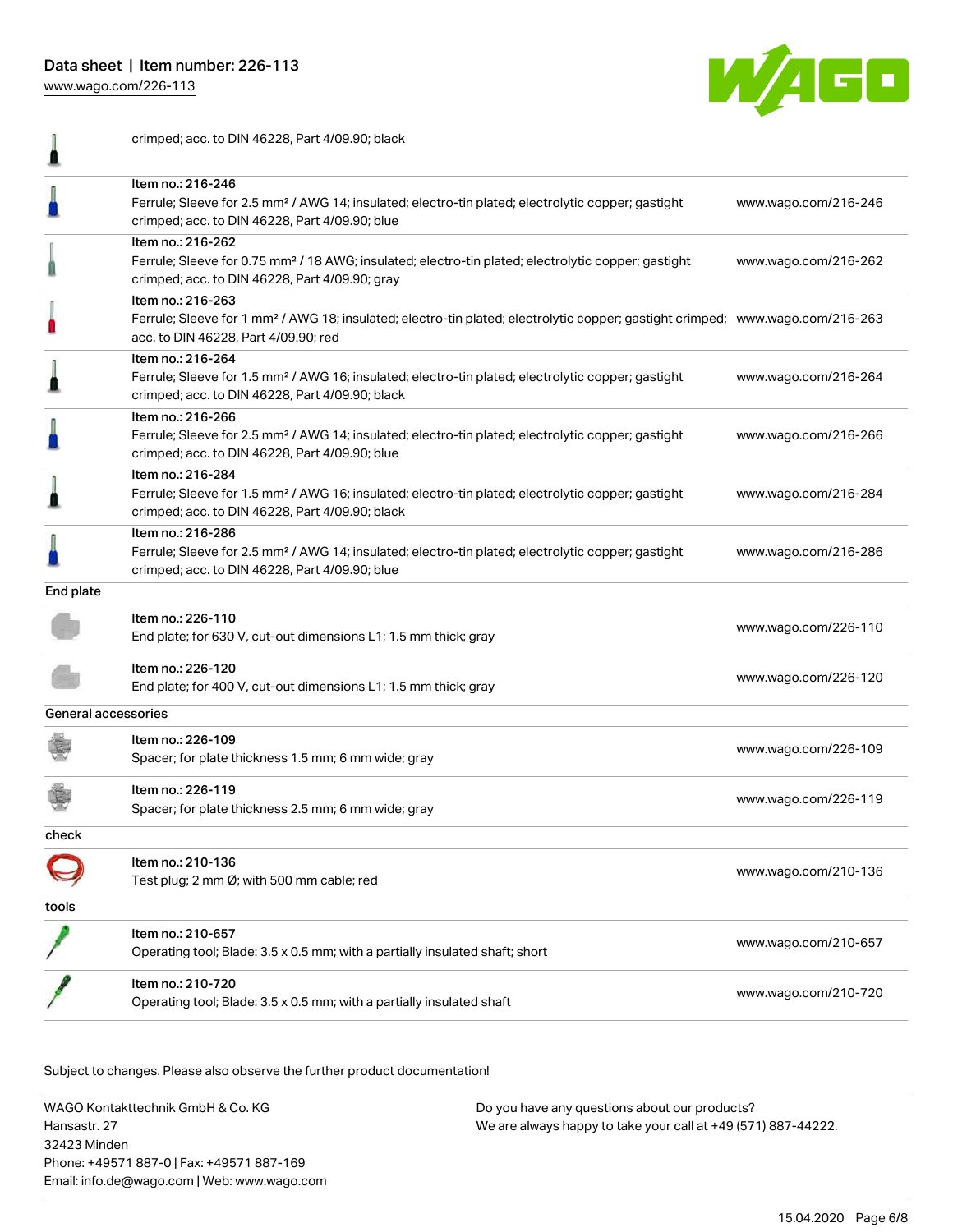## **Downloads Documentation**



| <b>Additional Information</b> |             |               |          |
|-------------------------------|-------------|---------------|----------|
| Technical explanations        | Apr 3, 2019 | pdf<br>3.6 MB | Download |
|                               |             |               |          |
| <b>CAD/CAE-Data</b>           |             |               |          |
| CAE data                      |             |               |          |
| EPLAN Data Portal 226-113     |             | URL           | Download |
| WSCAD Universe 226-113        |             | URL           | Download |

### Installation Notes

#### Installation



Snapping a 226 Series Feedthrough Terminal Block into the cutout.

Testing

Subject to changes. Please also observe the further product documentation!

WAGO Kontakttechnik GmbH & Co. KG Hansastr. 27 32423 Minden Phone: +49571 887-0 | Fax: +49571 887-169 Email: info.de@wago.com | Web: www.wago.com